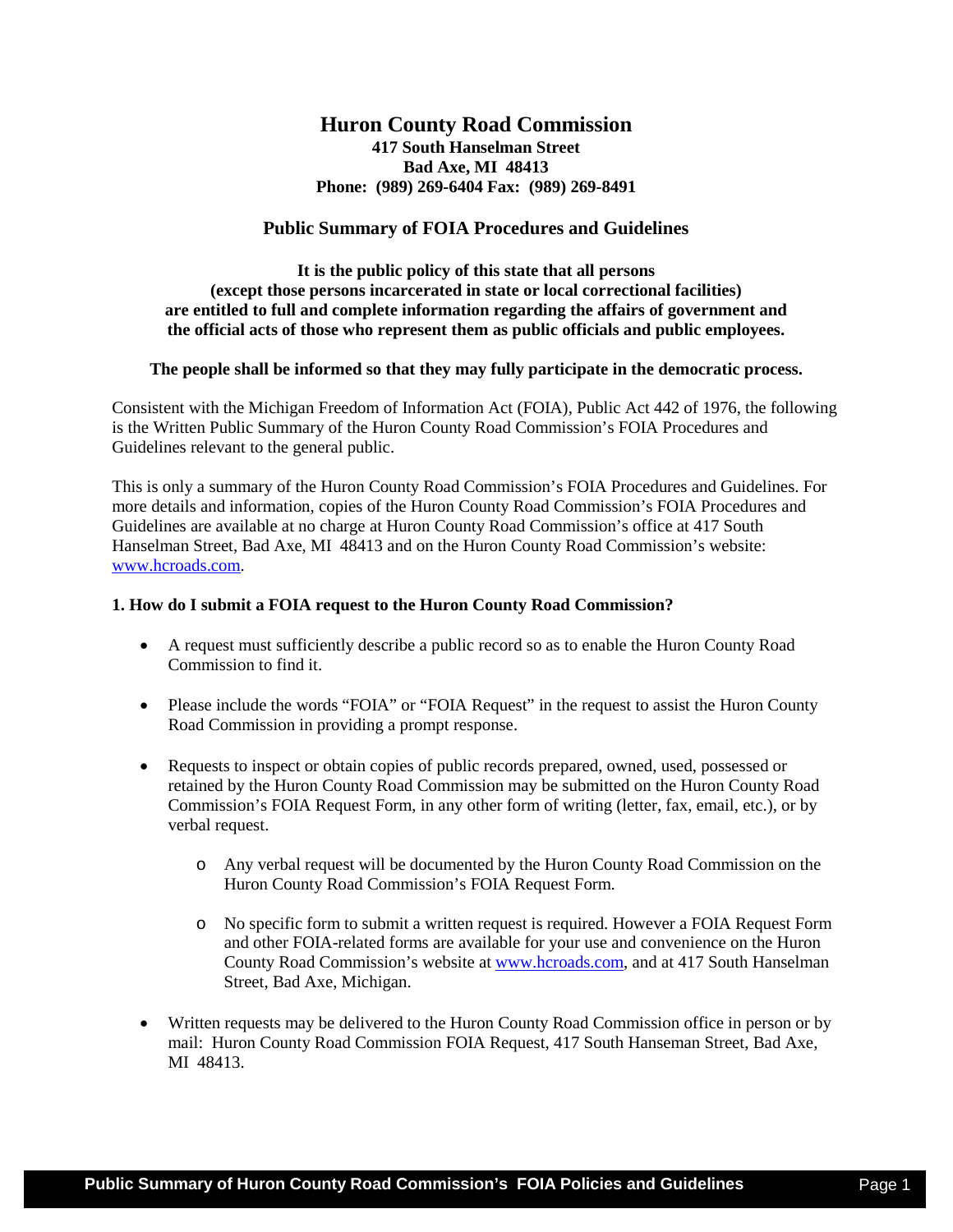- Requests may be faxed to: (989) 269-8491. To ensure a prompt response, faxed requests should contain the term "FOIA" or "FOIA Request" on the first/cover page.
- Requests may be emailed to: nhentschl@comcast.net. To ensure a prompt response, email requests should contain the term "FOIA" or "FOIA Request" in the subject line.

#### **2. What kind of response can I expect to my request?**

- Within 5 business days after receiving a FOIA request the Huron County Road Commission will issue a response. If a request is received by fax or email, the request is deemed to have been received on the following business day. The Huron County Road Commission will respond to your request in one of the following ways:
	- o Grant the request,
	- o Issue a written notice denying the request,
	- o Grant the request in part and issue a written notice denying in part the request,
	- o Issue a notice indicating that due to the nature of the request the Huron County Road Commission needs an additional 10 business days to respond, or
	- o Issue a written notice indicating that the public record requested is available at no charge on the Huron County Road Commission's website
- If the request is granted, or granted in part, the Huron County Road Commission will ask that payment be made for the allowable fees associated with responding to the request before the public record is made available.
- If the cost of processing the request is expected to exceed \$50, or if you have not paid for a previously granted request, the Huron County Road Commission will require a deposit before processing the request.

#### **3. What are the Huron County Road Commission's deposit requirements?**

- If the Huron County Road Commission has made a good faith calculation that the total fee for processing the request will exceed \$50.00, the Huron County Road Commission will require that you provide a deposit in the amount of 50% of the total estimated fee. When the Huron County Road Commission requests the deposit, it will provide you a non-binding best efforts estimate of how long it will take to process the request after you have paid your deposit.
- If the Huron County Road Commission receives a request from a person who has not paid the Huron County Road Commission for copies of public records made in fulfillment of a previously granted written request, the Huron County Road Commission will require a deposit of 100% of the estimated processing fee before it begins to search for the public record for any subsequent written request when **all** of the following conditions exist:
	- o The final fee for the prior written request is not more than 105% of the estimated fee;
	- o The public records made available contained the information sought in the prior written request and remain in the Huron County Road Commission's possession;
	- o The public records were made available to the individual, subject to payment, within the best effort time frame estimated by the Huron County Road Commission to provide the records;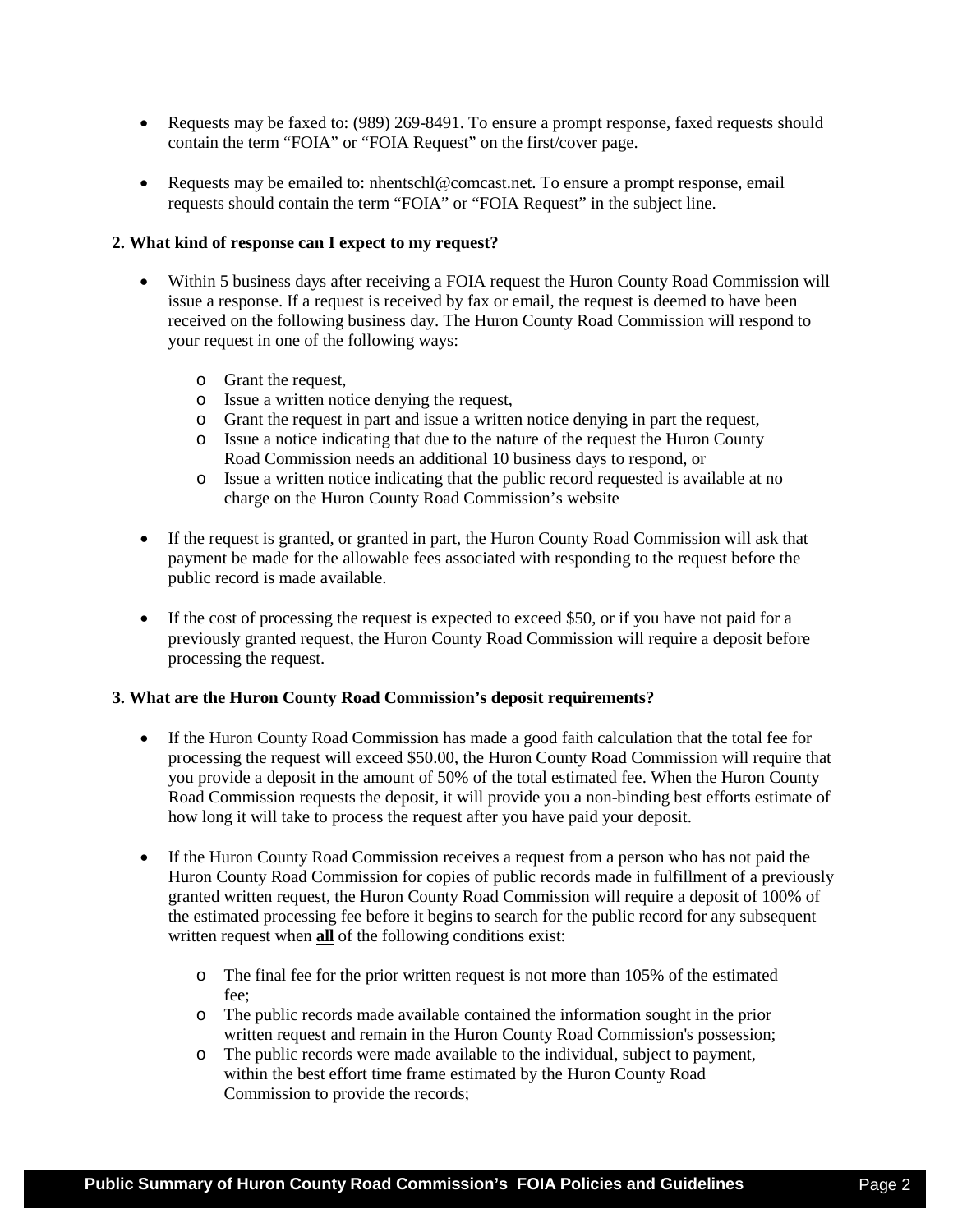- o Ninety (90) days have passed since the Huron County Road Commission notified the individual in writing that the public records were available for pickup or mailing;
- o The individual is unable to show proof of prior payment to the Huron County Road Commission; and
- o The Huron County Road Commission has calculated an estimated detailed itemization that is the basis for the current written request's increased fee deposit.
- The Huron County Road Commission will not require the 100% estimated fee deposit if any of the following apply:
	- o The person making the request is able to show proof of prior payment in full to the Huron County Road Commission;
	- o The Huron County Road Commission is subsequently paid in full for all applicable prior written requests; or
	- o Three hundred sixty five (365) days have passed since the person made the request for which full payment was not remitted to the Huron County Road Commission.

## **4. How does the Huron County Road Commission calculate FOIA processing fees?**

The Michigan FOIA statute permits the Huron County Road Commission to charge for the following costs associated with processing a request:

- Labor costs associated with copying or duplication, which includes making paper copies, making digital copies, or transferring digital public records to non-paper physical media or through the Internet.
- Labor costs associated with searching for, locating and examining a requested public record, when failure to charge a fee will result in unreasonably high costs to the Huron County Road Commission.
- Labor costs associated with a review of a record to separate and delete information exempt from disclosure, when failure to charge a fee will result in unreasonably high costs to the Huron County Road Commission.
- The cost of copying or duplication, not including labor, of paper copies of public records. This may include the cost for copies of records already on the Huron County Road Commission's website if you ask for the Huron County Road Commission to make copies.
- The cost of computer discs, computer tapes or other digital or similar media when the requester asks for records in non-paper physical media. This may include the cost for copies of records already on the Huron County Road Commission's website if you ask for the Huron County Road Commission to make copies.
- The cost to mail or send a public record to a requestor.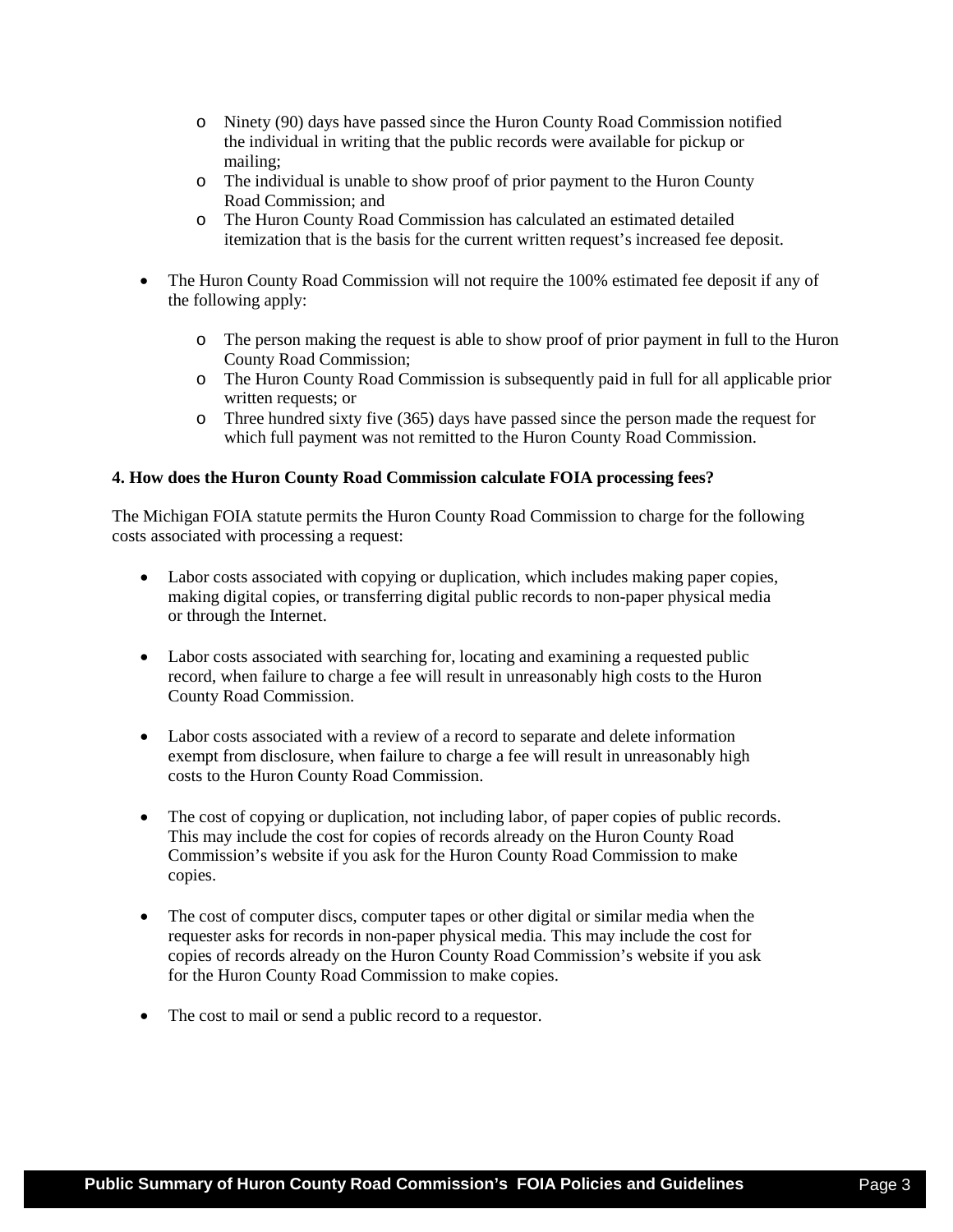## **Labor Costs**

- All labor costs will be estimated and charged in 15-minute increments, with all partial time increments rounded down. If the time involved is less than 15 minutes, there will be no charge.
- Labor costs will be charged at the hourly wage of the lowest-paid Huron County Road Commission employee capable of doing the work in the specific fee category, regardless of who actually performs work.
- Labor costs will also include a charge to cover or partially cover the cost of fringe benefits. Huron County Road Commission may add up to 50% to the applicable labor charge amount to cover or partially cover the cost of fringe benefits, but in no case may it exceed the actual cost of fringe benefits.
- Overtime wages will not be included in labor costs unless agreed to by the requestor; overtime costs will not be used to calculate the fringe benefit cost.
- Contracted labor costs will be charged at the hourly rate of \$48.90 (6 times the state minimum hourly wage)

A labor cost will not be charged for the search, examination, review and the deletion and separation of exempt from nonexempt information unless failure to charge a fee would result in unreasonably high costs to the Huron County Road Commission. Costs are unreasonably high when they are excessive and beyond the normal or usual amount for those services compared to the Huron County Road Commission's usual FOIA requests, because of the nature of the request in the particular instance. The Huron County Road Commission must specifically identify the nature of the unreasonably high costs in writing.

## **Copying and Duplication**

The Huron County Road Commission must use the most economical method for making copies of public records, including using double-sided printing, if cost-saving and available.

## *Non-paper Copies on Physical Media*

- The cost for records provided on non-paper physical media, such as computer discs, computer tapes or other digital or similar media will be at the actual and most reasonably economical cost for the non-paper media.
- This cost will be charged only if the Huron County Road Commission has the technological capability necessary to provide the public record in the requested non-paper physical media format.

## *Paper Copies*

- Paper copies of public records made on standard letter  $(8 \frac{1}{2} \times 11)$  or legal  $(8 \frac{1}{2} \times 14)$ sized paper will not exceed \$.10 per sheet of paper.
- Copies for non-standard sized sheets will paper will reflect the actual cost of reproduction.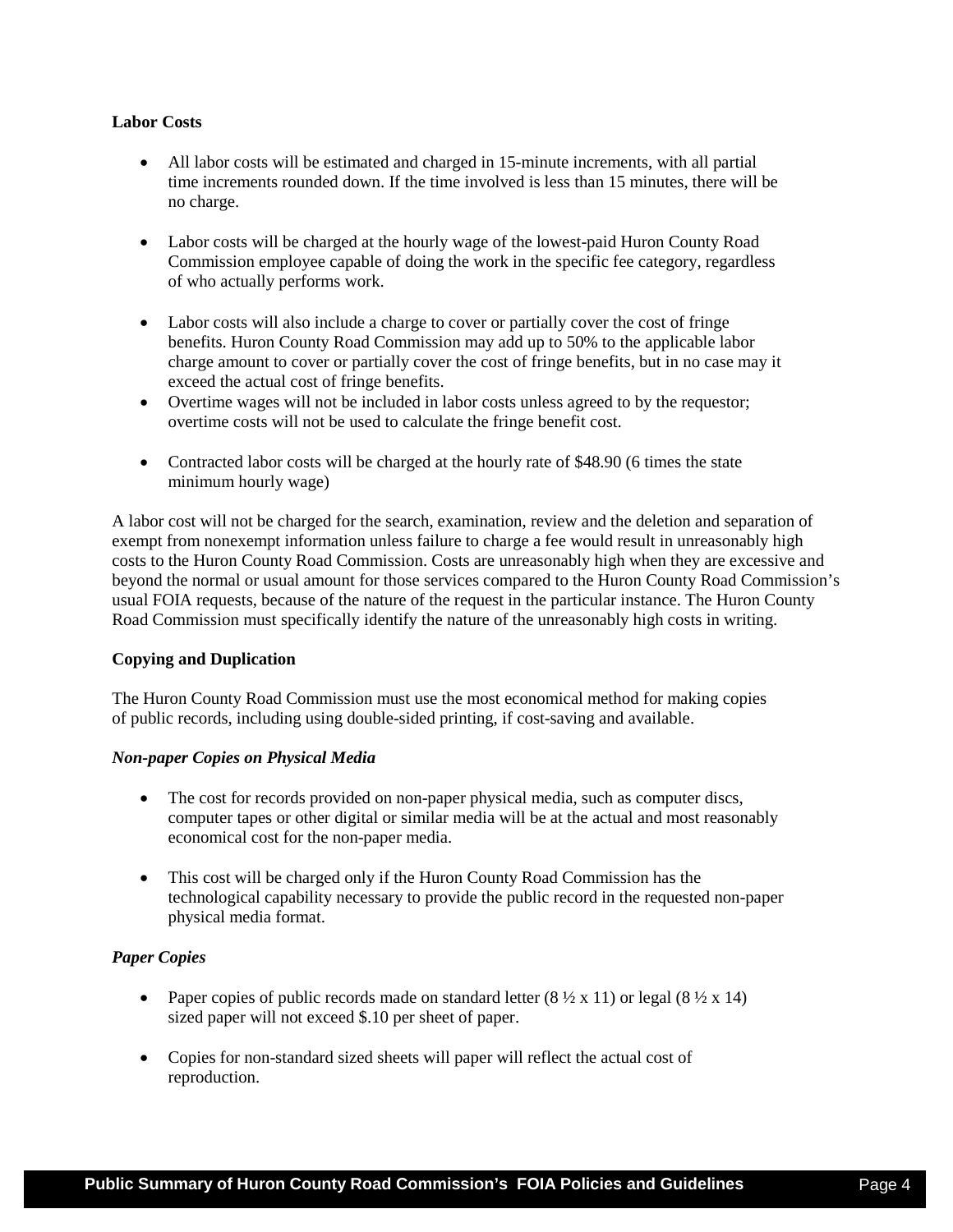## **Mailing Costs**

- The cost to mail public records will use a reasonably economical and justified means.
- The Huron County Road Commission may charge for the least expensive form of postal delivery confirmation.
- No cost will be made for expedited shipping or insurance unless you request it.

#### **Waiver of Fees**

The cost of the search for and copying of a public record may be waived or reduced if in the sole judgment of the FOIA Coordinator a waiver or reduced fee is in the public interest because it can be considered as primarily benefitting the general public. The Huron County Road Commission Board of Commissioners may identify specific records or types of records it deems should be made available for no charge or at a reduced cost.

#### **5. How do I qualify for an indigence discount on the fee?**

The Huron County Road Commission will discount the first \$20.00 of fees for a request if you submit an affidavit stating that you are:

- Indigent and receiving specific public assistance; or
- If not receiving public assistance, stating facts demonstrating an inability to pay because of indigence.

You are **not** eligible to receive the \$20.00 discount if you:

- Have previously received discounted copies of public records from the Huron County Road Commission twice during the calendar year; or
- Are requesting information on behalf of other persons who are offering or providing payment to you to make the request.

An affidavit is sworn statement. For your convenience, the Huron County Road Commission has provided an Affidavit of Indigence for the waiver of FOIA fees on the back of the Huron County Road Commission FOIA Request Form, which is available on the Huron County Road Commission's website: [www.hcroads.com.](http://www.hcroads.com/)

#### **6. May a nonprofit organization receive a discount on the fee?**

A nonprofit organization advocating for developmentally disabled or mentally ill individuals that is formally designated by the state to carry out activities under subtitle C of the federal developmental disabilities assistance and bill of rights act of 2000, Public Law 106-402, and the protection and advocacy for individuals with mental illness act, Public Law 99-319, may receive a \$20.00 discount if the request meets all of the following requirements in the Act:

o Is made directly on behalf of the organization or its clients.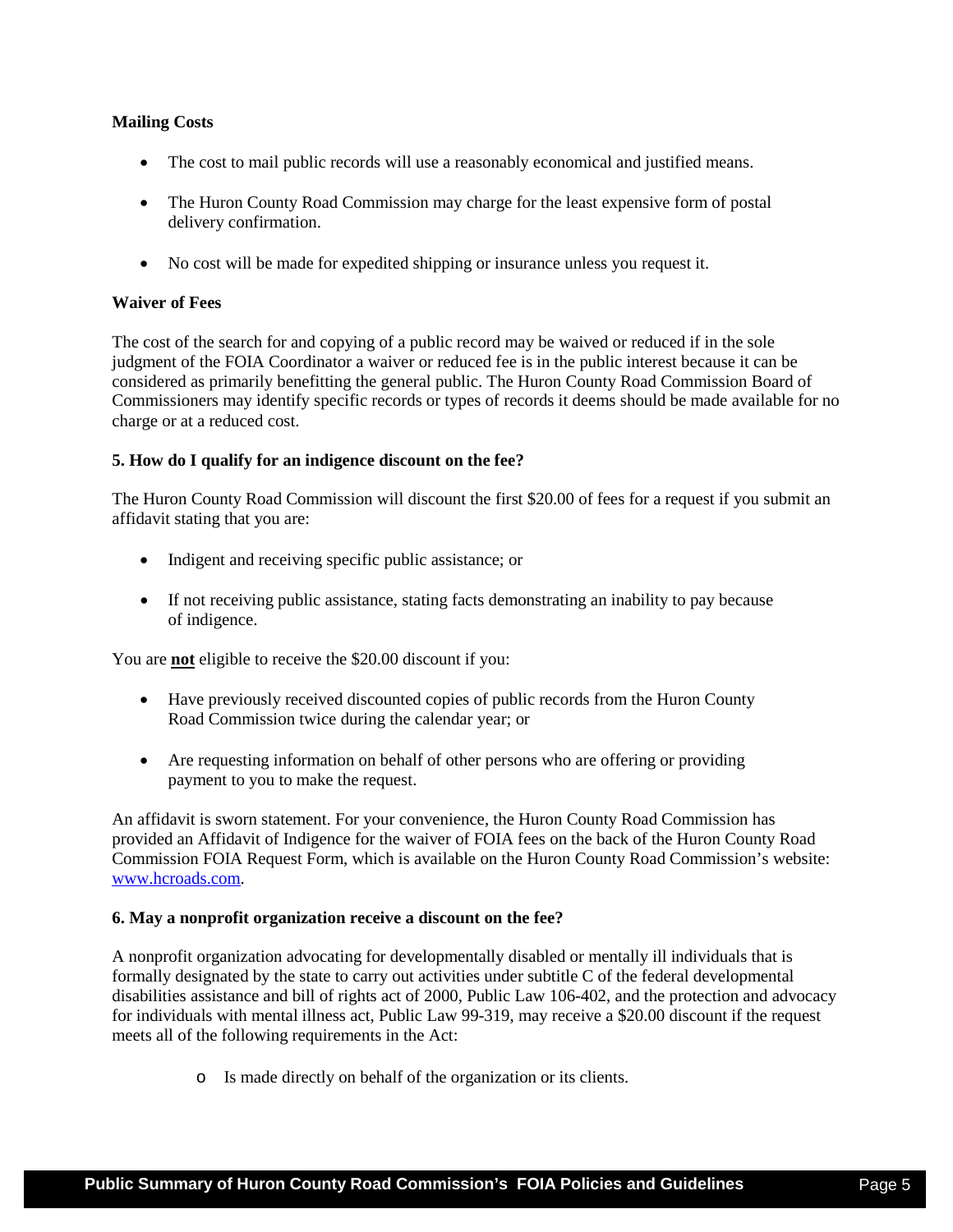- o Is made for a reason wholly consistent with the mission and provisions of those laws under section 931 of the mental health code, 1974 PA 258, MCL 330.1931.
- o Is accompanied by documentation of its designation by the state, if requested by the public body.

## **7. How may I challenge the denial of a public record or an excessive fee?**

# **Appeal of a Denial of a Public Record**

If you believe that all or a portion of a public record has not been disclosed or has been improperly exempted from disclosure, you may appeal to the Huron County Road Commission Board of Commissioners by filing a written appeal of the denial with the office of the Huron County Road Commission 417 South Hanselman Street, Bad Axe, MI 48413.

The appeal must be in writing, specifically state the word "appeal," and identify the reason or reasons you are seeking a reversal of the denial. You may use the Huron County Road Commission FOIA Appeal Form (To Appeal a Denial of Records), which is available on the Huron County Road Commission's website: [www.hcroads.com.](http://www.hcroads.com/)

The Huron County Road Commission Board of Commissioners is not considered to have received a written appeal until the first regularly scheduled Huron County Road Commission meeting following submission of the written appeal. Within 10 business days of receiving the appeal the Huron County Road Commission Board of Commissioners will respond in writing by:

- Reversing the disclosure denial;
- Upholding the disclosure denial; or
- Reverse the disclosure denial in part and uphold the disclosure denial in part.

Whether or not you submitted an appeal of a denial to the Huron County Road Commission Board of Commissioners, you may file a civil action in the Huron County Road Commission Circuit Court within 180 days after the Huron County Road Commission's final determination to deny your request. If you prevail in the civil action the court will award you reasonable attorneys' fees, costs and disbursements. If the court determines that the Huron County Road Commission acted arbitrarily and capriciously in refusing to disclose or provide a public record, the court shall award you damages in the amount of \$1,000.

## **Appeal of an Excess FOIA Processing Fee**

If you believe that the fee charged by the Huron County Road Commission to process your FOIA request exceeds the amount permitted by state law, you must first appeal to the Huron County Road Commission Board of Commissioners by filing a written appeal for a fee reduction to the office of the Huron County Road Commission, 417 South Hanselman Street, Bad Axe, MI 48413.

The appeal must specifically state the word "appeal" and identify how the required fee exceeds the amount permitted. You may use the Huron County Road Commission FOIA Appeal Form (To Appeal an Excess Fee), which is available at the Huron County Road Commission Building and on the Huron County Road Commission's website: [www.hcroads.com.](http://www.hcroads.com/)

The Huron County Road Commission Board of Commissioners is not considered to have received a written appeal until the first regularly scheduled Huron County Road Commission meeting following submission of the written appeal. Within 10 business days after receiving the appeal, the Huron County Road Commission Board of Commissioners will respond in writing by:

• Waiving the fee;